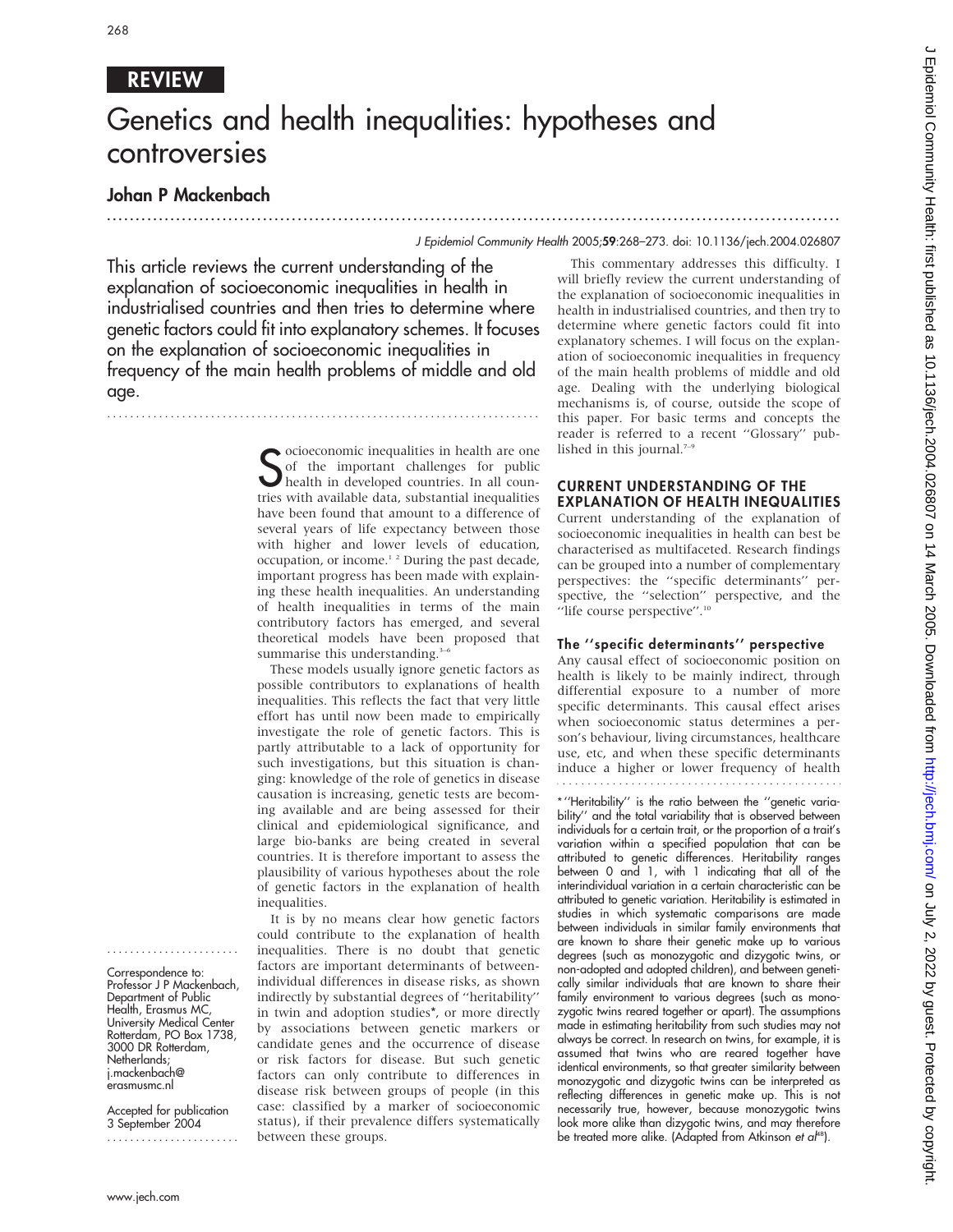problems. The main groups of determinants that have been identified empirically as playing an important part in the explanation of health inequalities are material and psychosocial circumstances and behavioural and biological factors.<sup>5</sup> 10–12

Material circumstances include determinants linked to the physical environment (for example, working and housing conditions) as well as economic hardship.13 14 Psychosocial circumstances include psychosocial stressors (for example, life events, job strain) and lack of social support.<sup>15 16</sup> Behavioural factors include smoking, diet, alcohol consumption, and lack of physical exercise.<sup>17-19</sup> These three groups of factors are themselves interrelated: material factors may act as a source of psychosocial stress, and psychosocial stress may influence health related behaviour.<sup>20</sup> Each of the three influences health through specific biological factors. A diet rich in saturated fat will lead to atherosclerosis, which will increase the risk of a myocardial infarction. Psychosocial stress will activate hormonal systems that may increase blood pressure and reduce the immune response.<sup>5</sup>

Undoubtedly, different levels of exposure of lower socioeconomic groups to these determinants are the main explanation of health inequalities. Typically, multivariate analyses of longitudinal studies including socioeconomic status, a range of determinants, and one or more objective health outcomes suggest a total contribution of between 40% and  $70\%$ <sup>21 22</sup> which in view of inevitable measurement errors should be seen as a very sizable contribution. What is less clear, perhaps, is the extent to which different levels of exposure of lower socioeconomic groups to these determinants reflect a causal effect of socioeconomic status. In most studies, exposure to these determinants is measured at baseline, together with socioeconomic status. In the case of behavioural factors, for example, it is difficult to exclude the possibility that differences between socioeconomic groups are partly attributable to differences in personal attributes that were already present before people obtained their educational or occupational positions, and that also influenced their social careers.

# The ''selection'' perspective

Selection explanations imply that health (or a determinant of health) determines socioeconomic position, instead of socioeconomic position determining health. These selection mechanisms depend on the occurrence of social mobility that is, changes in socioeconomic position during a person's lifetime, compared either with their parents (intergenerational) or with the person at an earlier point in time (intragenerational). Research on social mobility has shown that intergenerational social mobility has indeed been quite common and rising over the past century in all Western countries, with proportions of men who have a higher or lower occupational class than their fathers being in the order of 50%.<sup>23 24</sup> Upward mobility has occurred much more commonly than downward mobility, because of the modernisation of the workforce and the expansion of educational opportunities, a development that is also seen in increased rates of intergenerational educational mobility.<sup>25</sup> Intragenerational mobility between occupational or educational classes is much less common, but ''mobility'' within an adult's lifetime between income classes occurs quite often.<sup>26</sup>

There is some evidence that (ill)health is indeed a determinant of social mobility, with people in poor health being less likely to move upward or more likely to move downward in socioeconomic position.27 28 However, the rather scarce research findings show that its contribution to the explanation of health inequalities is small. This applies to both intergenerational and intragenerational social mobility.27–29 This is attributable to the fact that most health problems arise at ages when social mobility has become rare. Moreover, some studies actually show that health related selection during social mobility constrains (instead of increases) health inequalities, because those that are downwardly mobile because of worse health than others in their class of origin, at the same time tend to have better health than others in their class of destination.<sup>30</sup>

While the impact of such ''direct selection''—that is, selection on health—is likely to be small, particularly when educational level or occupational class are used as indicators of socioeconomic status, there is more uncertainty about (but also more scope for) an impact of ''indirect selection''. This mechanism implies that social mobility is selective on determinants of health, not on health itself.<sup>31</sup> <sup>32</sup> While this may apply to any determinant, the main hypothesis concerns personal attributes such as cognitive ability, coping styles, control beliefs, personality, and bodily and mental fitness that may influence educational and occupational achievement, and at the same time determine later health, either directly or through health related behaviours such as consumption and exercise patterns and use of health services.<sup>31</sup><sup>32</sup> Empirical studies have found associations between many of the personal attributes mentioned above and social mobility.<sup>33-36</sup> Some multivariate analyses suggest that these personal attributes do indeed contribute to the explanation of health inequalities.<sup>36-38</sup>

# The ''life course'' perspective

The life course perspective integrates different explanations into one coherent framework that allows for the time dependency of effects over a person's lifetime, and for reciprocity of relations between ''determinants'' and ''health outcomes''.39 40 Empirical support for this perspective is still limited, and consists mainly of demonstrations of the importance of early life exposures to socioeconomic disadvantage or specific health determinants to later life health outcomes.41–43 Nevertheless, the conceptual potential of this explanatory perspective is huge. For example, it has been useful in bringing together elements from ''selection'' and from "causation" explanations. One important illustration is in the field of ''indirect selection''. Whether the direction of the association between personal attributes possibly involved in indirect selection, and socioeconomic status is mainly from personal attributes to socioeconomic status, as the ''indirect selection'' hypothesis implies, or vice versa, has not been established.<sup>12 32</sup> The characteristics on which indirect selection occurs could either be innate characteristics that are independent from the circumstances in which individuals grow up, or factors that are largely determined by socioeconomic and other circumstances in early life. In the latter case, the life course perspective would suggest that indirect selection is actually part of a larger story of accumulating social causation.<sup>29</sup>

# POSSIBLE ROLE OF GENETIC FACTORS

Genotype will play a part in explaining health inequalities if (1) socioeconomic status is associated with one or more genotypes, and (2) those genotypes are themselves causally involved in the occurrence of health problems, either directly (by an effect on the occurrence of disease) or indirectly (by an effect on determinants of disease). Both conditions must be fulfilled.

# The ''specific determinants'' perspective

How could genes predisposing for certain diseases or their determinants become differentially distributed across socioeconomic groups? Genetic factors do not easily fit into a "causation through specific determinants" framework, because temporally a person's genotype precedes their socioeconomic status, and a causal effect of the latter on the first is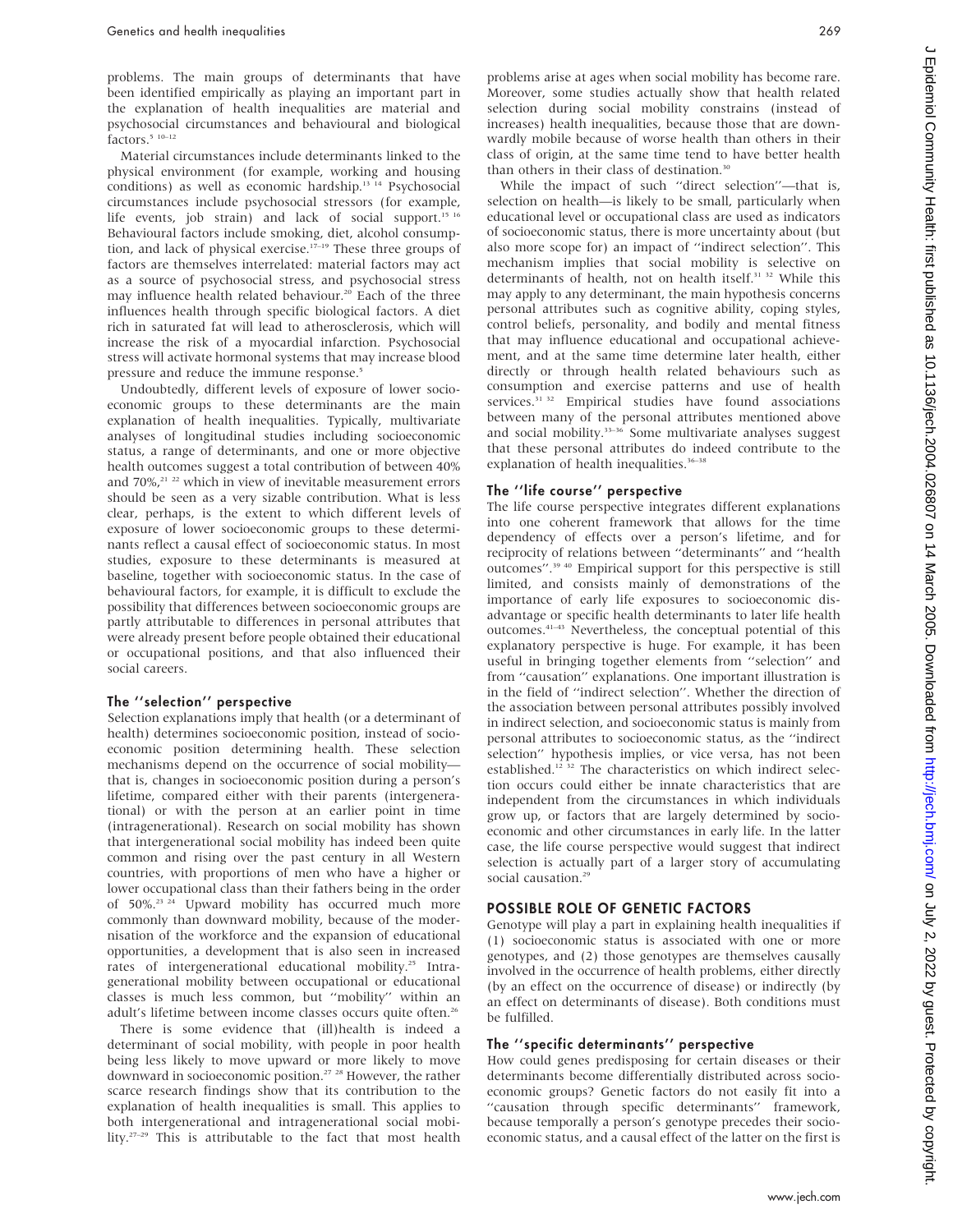therefore logically impossible. To accommodate genetic factors, it would be necessary to extend this framework and include intergenerational influences—that is, effects of forefathers' socioeconomic status on the health of offspring through an effect on genotype. This is not entirely impossible, as suggested by the association between parents' socioeconomic status and some non-chromosomal congenital anomalies.44 Some of these associations may be attributable to effects of parental exposure on germline genetic material, but the aetiology of most of the cases of congenital anomaly remains unknown. It is probable that most of the excess congenital anomalies in lower socioeconomic groups arise through exposures to noxious influences during pregnancy (for example, inadequate nutrition, smoking and alcohol consumption, occupational exposures). A well known example is that of neural tube defects caused by inadequate consumption of folic acid.<sup>44</sup>

# The ''selection'' perspective

Genetic factors can more easily be seen to operate within a "selection" framework.

An association between socioeconomic status and a certain genotype will arise when the genotype is a determinant of social mobility, either through an effect on health status (direct selection) or through an effect on personal attributes related to social mobility (indirect selection). As we have seen above, direct selection is unlikely to play a more than marginal part, but the verdict on indirect selection is still largely open. To the extent that personal attributes that influence social mobility (cognitive ability, coping styles, control beliefs, personality, bodily and mental fitness, …) are

# Key points

- Genetic factors have usually been ignored in studies investigating the explanation of socioeconomic inequalities in health. If the rising opportunities for doing genetic research are to be used wisely, it is important to phrase the right questions about the role of genetic factors in explaining health inequalities.
- Genotype will play a part in explaining health inequalities if (1) socioeconomic status is associated with one or more genotypes, and (2) those genotypes are themselves causally involved in the occurrence of health problems.
- The most plausible mechanism through which genes predisposing for certain diseases or their determinants become associated with socioeconomic status is through an influence of genotype on intergenerational social mobility.
- The most plausible specific hypotheses relate to the genetic determinants of personal attributes (cognitive ability, personality, bodily and mental fitness, …) that influence educational and occupational achievement, and also determine adult health, either directly or through health related behaviours.
- **•** There is still very little empirical evidence in this area. Decisions on allocation of research funds to research into genetic determinants of health inequalities should be based on a careful assessment of risks and potential benefits. If such research is conducted, it is important to put into place a number of safeguards that minimise the risks, perhaps to be derived from existing bioethical guidelines for behavioural genetics research.

genetically co-determined, the underlying genotypes will tend to be more common in the upper or lower social classes.

Are personal attributes that are associated with social mobility genetically co-determined? Research in behavioural genetics suggests that in addition to environmental factors genetic factors indeed also play a part, particularly in the case of (general) intelligence, personality and height (as an indicator of bodily fitness).

For intelligence, combination of the results of family, adoption, and twin data from the United States and Western Europe has produced a heritability estimate of around 0.50, with a range of possible values from  $0.35$  to  $0.75.^{45-47}$  This shows that in the populations (and environments) studied, about half of the variation in intelligence between people can be ascribed to variations in genetic make up. Some progress has been made in identifying genes associated with variations in intelligence in the normal range. Different alleles of the insulin-like growth factor 2 receptor (IGF2R) gene are associated with different levels of intelligence.<sup>46</sup> Association studies have also suggested that the APOE-4 and catechol-omethyltransferase (COMT) genes are involved, but these findings have not been replicated.<sup>47</sup> Associations between intelligence and intergenerational social mobility, controlling for family background, have also been reported.<sup>33</sup> 34 48

Personality is defined as the ''distinctive and characteristic patterns of thought, emotion and behavior that define an individual's personal style and influence his or her interaction with the environment''.48 There is clear evidence for a role of genetics in the ''big five'', a set of five ''trait dimensions'' that together are thought to represent interindividual variations in personality: neuroticism, extraversion, conscientiousness, openness to experience, and agreeableness. Heritability estimates from twin studies for these traits range from 0.30 to 0.50.<sup>47-49</sup> Although some gene variants have been implicated, no definitive conclusions can yet be drawn.<sup>47-49</sup> Associations between personality and intergenerational social mobility have also been reported.<sup>33</sup> 34 4

For height, heritability estimates from twin, sibling, and adoption studies have varied between 0.40 and 0.90.<sup>50</sup> It is probable that the contribution of genetic factors is not constant across environments: the relative contribution of environmental factors to interindividual differences in height is probably larger in poorer, and smaller in richer environments. Perhaps in modern Western populations heritability of height is as high as 0.80.50 A number of different genes have been implicated, including the IGF1 gene.<sup>51 52</sup> Associations between height and intergenerational social mobility have also been reported.<sup>31</sup> <sup>35</sup> <sup>36</sup>

It is important to note that this mechanism, in which an association between genotype and socioeconomic status arises through selection during intergenerational social mobility, does not presuppose that these personal attributes are transmitted from parent to child, and within socioeconomic status groups from one generation to the next. Take the example of intelligence: this is a complex trait that is probably determined by multiple genes (and multiple environmental characteristics, as well as interactions between and among the two).<sup>45-47</sup> There is considerable "assortative mating" (studies have found the correlation between the intelligence of marriage partners to be about 0.40), so some degree of transmission of genetic determinants of intelligence is plausible.<sup>46</sup> It is unlikely, however, that a complete set of genes associated with a high level of intelligence is transmitted intact from parent to child, because the relevant genes are located on different chromosomes and will become reassorted during meiosis. Even if this reassortment occurs, some children will have a certain constellation of genes that is associated with higher or lower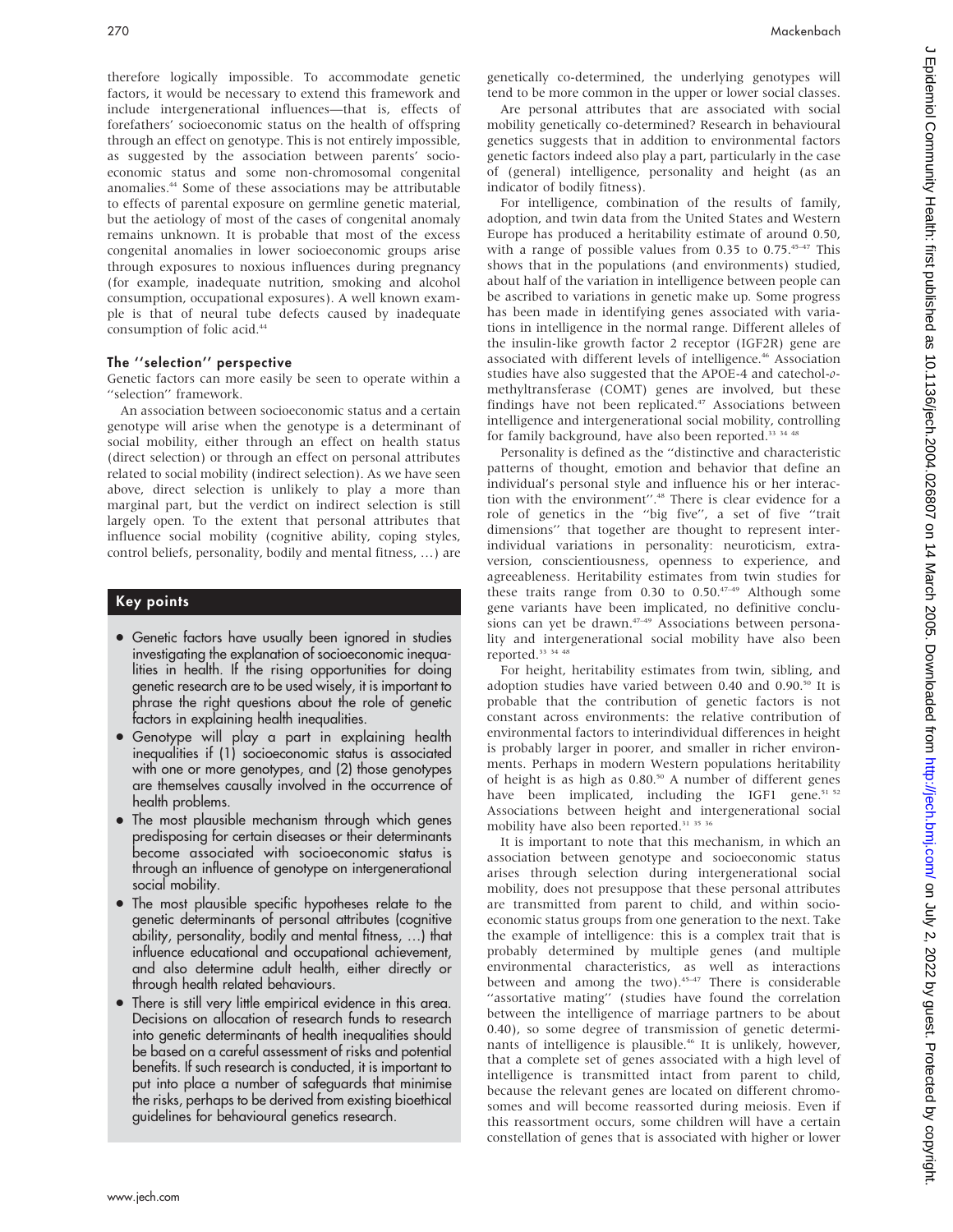intelligence, which then helps them in gaining higher social positions, while others have not. The same applies to other personal attributes that are genetically co-determined. After a small number of generations, the descendants of those possessing the trait will possess all possible genotypes,<sup>53</sup> and the continued association between genotype and socioeconomic status will be dependent on continued selection during social mobility in each new generation

If intergenerational transmission of these phenotypic characteristics within socioeconomic groups is infrequent, and if the association between certain genotypes and socioeconomic status has to be produced through social mobility in every generation, then any such associations are likely to be modest in magnitude. Nevertheless, the hypothesis emerging from these considerations is that the main contribution of genetic factors in the explanation of health inequalities is likely to be through personal attributes influencing social mobility.

#### The life course perspective

As described above, scientific debates about the relative importance of the ''(causation through) specific determinants'' perspective and the ''selection'' perspective were partly resolved by the life course approach, which showed that both mechanisms could operate to strengthen each other and to lead to accumulation of social and health disadvantage over the life course. If evidence on the role of genetics in health inequalities would become available in the future, life course models are again likely to provide a good framework for integrating such new evidence into the larger body of evidence on the role of the environment in explaining health inequalities.

Within this framework, genetic factors predisposing to health problems can be seen as a form of disadvantage that can accumulate with other forms of disadvantage over the life course. The sophistication of current thinking about geneenvironment interaction, including notions such as ''active genotype-environment correlation",<sup>46 48</sup> will provide opportunities for further refinement of the framework. It is probable that people with certain personal attributes (intelligence, personality, …) actively seek environments (schools, workplaces, …) in which they can thrive, and that these environments then reinforce these traits thereby magnifying initial differences between people.

# DISCUSSION

# Tentative conclusion

After reviewing the evidence on explanation of health inequalities, and after assessing the possible mechanisms through which genetic determinants could exercise their influence, the most plausible set of hypotheses seems to relate to the genetic determinants of personal attributes that influence intergenerational social mobility, such as cognitive ability, personality, and bodily and mental fitness. It is reasonable to assume that some of the interindividual variation in these attributes is attributable to variations in genotype, and it is reasonable to assume that these attributes affect both social mobility and adult health status. Therefore, genetic determinants of these attributes may play a part, albeit a rather distal and probably modest role, in the explanation of health inequalities.

At this point in time, there is very little empirical evidence on the specific genes that might be involved, although some gene variants have been implicated and more will certainly be proposed in the near future. A research agenda that would address this set of hypotheses would include (1) studies of the determinants of intergenerational social mobility that try to disentangle the influence of individual characteristics and that of the family and wider social environment, (2) studies of the genetic determinants of individual characteristics influencing social mobility that try to identify the specific gene variants involved, and (3) studies of differences in prevalence of these gene variants between adults of different socioeconomic groups, and of the contribution of these differences to the (multivariate) explanation of health inequalities among adults.

It is important to note that the tentative conclusion mentioned above applies to socioeconomic inequalities in general measures of health. The role of genetic factors in explaining other types of health inequalities, for example, by gender or ethnicity, is outside the scope of this paper. The conclusion may also be different for inequalities in specific diseases. If a genetically co-determined disease increases the risk of downward social mobility, as may be the case for schizophrenia and other diseases of adolescence, the disease itself will produce differences between socioeconomic groups in the genetic predisposition for that disease. In the latter case, however, saying that genetic factors ''explain'' socioeconomic inequalities in the prevalence of that disease would seem to be rather a void statement.

#### Risks and potential benefits of this research agenda

Many health inequalities researchers fear that an undue emphasis on the role of genetic factors may distract policymakers from taking the necessary environmental measures to tackle socioeconomic inequalities in health. Recent debates in the US about the possibility that genetic variations in intelligence have become the main determinant of variations in the attainment of social positions (after the publication of the controversial book The Bell Curve<sup>54</sup>), do indeed illustrate that such data may be used to argue that inequalities are irremediable or in any case inevitable.<sup>55</sup> It is important therefore to carefully identify and weigh the possible risks and benefits of research into the genetics of health inequalities.

On the basis of previous discussions about the ethics of research on behavioural genetics,<sup>47 56 57</sup> three types of risks can be identified. (1) The first risk relates to using scarce public research funds on the genetics of health inequalities. If the potential of such research for producing benefits to disadvantaged groups would be low, and it certainly is in the short term, then spending money on such research could be seen to redirect money away from safer investments in research on environmental determinants. (2) The second risk relates to the effect that such research and its findings could have on public attitudes towards health inequalities. If it would be shown that health inequalities are partly attributable to differences between socioeconomic groups in genotype, the public may be induced to believe (erroneously) that that part is irremediable, and this may then contribute to fatalistic attitudes among the general public and among policymakers. These beliefs could also lead to increased feelings of powerlessness among disadvantaged people themselves. If disadvantaged people would be shown to be different in relevant aspects of their genetic make up, this could also lead to stigmatisation or discrimination. (3) The third risk relates to ethically undesirable intervention options that research into the role of genetic factors in health inequalities could lead to. Apart from a possible shift of attention away from (presumably more effective) environmental interventions, such research might contribute to a medicalisation of health inequalities, for example, by the development of pharmacological interventions to increase the cognitive abilities of children in disadvantaged families. Perhaps such research could lead to genetic engineering becoming a realistic option to reduce health inequalities. Behavioural genetics has in the past been closely associated with the eugenics movement, and even though current

 $\subset$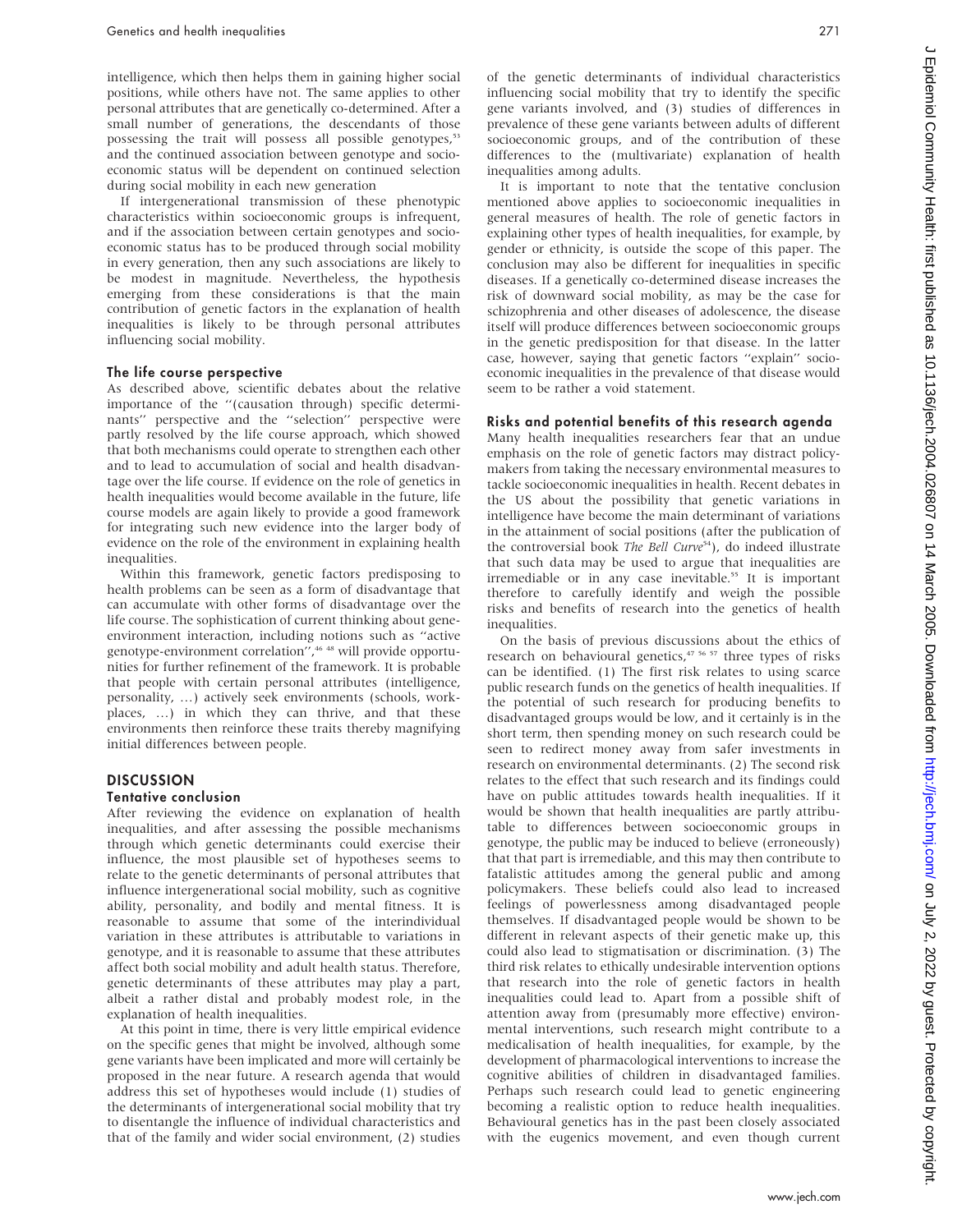researchers may be aversive to eugenics, the results of their research might still lead others to start considering positive or negative eugenics to reduce health inequalities.

On the other hand, research into the genetics of health inequalities also has a number of potential benefits that can be construed in an entirely symmetrical way.47 56 57 (1) Whether investigating the role of genetics in health inequalities will increase or decrease the financial resources available for health inequalities research, is entirely dependent on where the funds for such new research come from. There have been considerable increases in financial resources available for biomedical research in several industrialised countries, and if health inequalities researchers could tap some of these research funds, the effect could be an increase of funds available for health inequalities research. (2) It is not certain that more attention to genetic determinants will have a negative effect on the attitudes of the public towards health inequalities: perhaps, if research findings are carefully framed, positive changes may occur. Medicalisation of social problems could perhaps lead to less public disapproval and even to a mobilisation of altruistic feelings. Genetic disadvantage could be seen to interfere with the principle of equal opportunity, and to demand remedial action. (3) What if research into genetic determinants would lead to a drug that helps children in disadvantaged families to improve their congitive abilities and their school performance, or to develop personality traits that are better adapted to societal demands, and to increase the likelihood of developing into happy, healthy, and well to do adults? You could argue that it is difficult to raise ethical objections to such intervention options, or even that it is mandatory to perform such research if there would be a real possibility that such intervention options will be created.

It is difficult, if not impossible, to weigh these risks and potential benefits. Research in this area is almost nonexistent, and all arguments are therefore necessarily speculative. If research on the genetic determinants of health inequalities is conducted, however, it is important to put into place some safeguards that would minimise the risks. The Nuffield Council on Bioethics' report on Behavioural Genetics could serve as a basis for developing such safeguards: ''We note that it is important that those who fund research in this area should (…) fund research of a high calibre, should be transparent about their funding practices, and should be aware of the potential for the abuse and misinterpretation of results. In addition, we recommend that research sponsors who intend to focus strategic funding in this area should pay careful attention to public concerns about the research and its application."<sup>47</sup>

#### Concluding remark

Some have argued that in an ideal world, in which environmental barriers to educational achievement have been removed completely, inequalities in educational achievement will entirely depend upon individual, innate characteristics.58 In this view, research into the importance of genetic factors can be compatible with a strong commitment to further reducing environmental barriers to the educational achievements of children from disadvantaged families. Similarly, it could be argued that in an ideal world, in which all environmental determinants of health have been

# Policy implications

If research on genetic determinants of socioeconomic inequalities in health is to be conducted, it is important to put in place a number of safeguards that minimise the risks.

removed, all differences in health between socioeconomic groups will be the result of genetic differences. Clearly, we are still very far from this ideal world, and the need for further environmental measures to reduce health inequalities is by no means diminished by doing some research on genetic determinants.

# ACKNOWLEDGEMENTS

A first draft of this paper has been presented at a conference on Public Health Genetics in Bielefeld (Germany), 19–21 February 2004. The author thanks Professor Angela Brand for inviting him to this conference, and for asking him to develop his thoughts on the genetics of health inequalities. A second draft of this paper has been commented on by Professor Dorret Boomsma, Professor Neil Holtzman, Professor Eero Lahelma, and Dr Karri Silventoinen. Their comments were highly appreciated and helped the author to improve the paper, but any remaining errors are his own.

#### Funding: none.

Conflicts of interest: none declared.

# **REFERENCES**

- 1 Mackenbach JP, Kunst AE, Cavelaars AEJM, et al. The EU Working Group on Socioeconomic Inequalities in Health. Socioeconomic inequalities in morbidity<br>and mortality in Western Europe. *Lancet* 1997;**349**:1655–9.
- 2 Sihvonen AP, Kunst AE, Lahelma E, et al. Socioeconomic inequalities in health expectancy in Finland and Norway in the late 1980s. *Soc Sci Med*<br>1998;**47**:303–15.
- 3 Dahlgren G, Whitehead M. Policies and strategies to promote equity in health. Copenhagen: World Health Organisation, 1992.
- 4 Mackenbach JP, van de Mheen H, Stronks K. A prospective cohort study investigating the explanation of socioeconomic inequalities in health. Soc Sci Med 1994;38:299-308.
- 5 Marmot M, Wilkinson RG, eds. Social determinants of health. Oxford: Oxford University Press, 1999.
- 6 Whitehead M, Diderichsen F, Burström B. Researching the impact of public policy on inequalities in health. In: Graham H, ed. Understanding health inequalities. London: Open University Press, 2000.
- 7 Calafell F, Malats N. Basic molecular genetics for epidemiologists. J Epidemiol
- Community Health 2003;**57**:398–400.<br>8 **Malats N**, Calafell F. Basic glossary on genetic epidemiology. *J Epidemiol*<br>Community Health 2003;**57**:480–2.
- 9 Malats N, Calafell F. Advanced glossary on genetic epidemiology. J Epidemiol Community Health 2003;57:562–4.
- 10 Mackenbach JP, Bakker MJ, Kunst AE, et al. Socioeconomic inequalities in health in Europe: an overview. In: Mackenbach JP, Bakker MJ, eds. Reducing inequalities in health: a European perspective. London: Routledge, 2002.
- 11 Davey Smith G, Blane D, Bartley M. Explanations for socioeconomic differentials in mortality: evidence from Britain and elsewhere. Eur J Public Health 1994;4:131–44.
- 12 Bartley M. Health inequality: an introduction to theories, concepts and methods. Cambridge: Polity Press, 2004.
- 13 **Blane D**, Bartley M, Davey Smith G. Disease etiology and materialist explanations of socioeconomic mortality differentials. Eur J Public Health 1998;7:385–91.
- 14 Lynch JW, Davey Smith G, Kaplan GA, et al. Income inequality and mortality: importance to health of individual income, psychosocial environment or material conditions. BMJ 2000;320:1200–4.
- 15 Brunner E, Marmot M. Social organization, stress and health. In: Marmot M, Wilkinson RG, eds. Social determinants of health. Oxford: Oxford University Press, 1999.
- 16 Bosma H, Peter R, Siegrist J, et al. Two alternative job stress models and the risk of coronary heart disease. Am J Public Health 1998;88:68–74.
- 17 Cavelaars AEJM, Kunst AE, Geurts JJM, et al. Educational differences in smoking: an international comparison. BMJ 2000;320:1102–7.
- 18 Davey Smith G, Brunner E. Socioeconomic differentials in health: the role of nutrition. Proc Nutr Soc 1997;56:75–90.
- 19 Holme I, Helgeland A, Hjermann I, et al. Physical activity at work and at leisure in relation to coronary risk factors and social class. Acta Med Scand 1981;209:277–83.
- 20 Lynch JW, Kaplan GA, Salonen JT. Why do poor people behave poorly? Variation in adult health behaviours and psychosocial characteristics by stages of the socioeconomic lifecourse. Soc Sci Med 1997;44:809-19.
- 21 Marmot MG, Davey Smith G, Stansfeld S, et al. Health inequalities among British civil servants: the Whitehall II study. Lancet 1991;337:1387–93.
- Schrijvers C, Stronks K, van de Mheen HD, et al. Explaining educational differences in mortality: the role of behavioral and material factors. Am J Public Health 1999;89:535–40.
- 23 Heath A. Social mobility. Glasgow: Fontana, 1981.
- 24 **Ganzeboom HBG**, Luijkx R, Treiman DJ. Intergenerational class mobility in<br>comparative perspective. Research on Social Stratification and Mobility<br>1989;**9**:3–79.
- 25 Erikson R, Goldthorpe JH. The constant flux: a study of class mobility in industrial societies. Oxford: Oxford University Press, 1992.